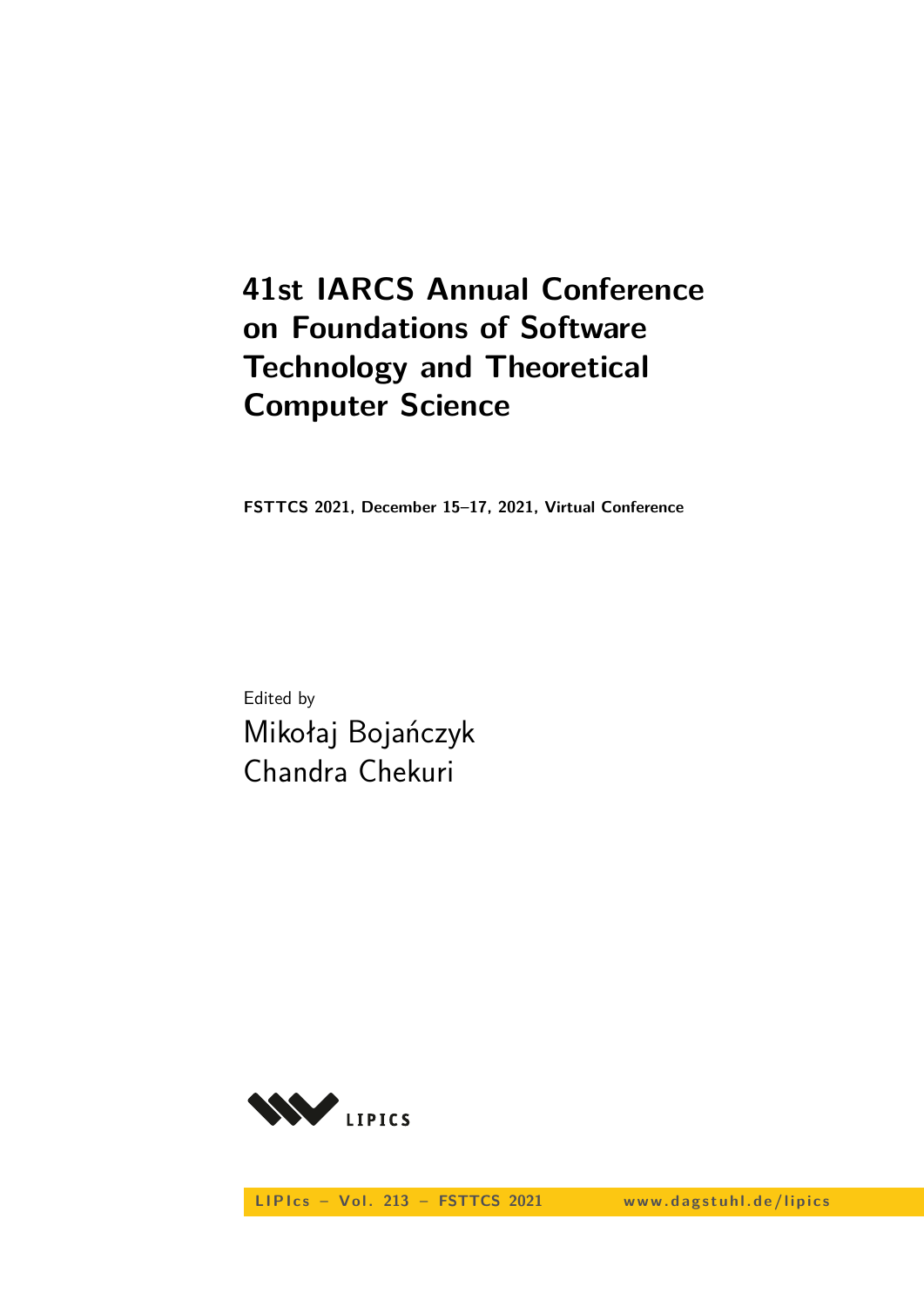Editors

### **Mikołaj Bojańczyk**

University of Warsaw, Poland [bojan@mimuw.edu.pl](mailto:bojan@mimuw.edu.pl)

**Chandra Chekuri** University of Illinois, Urbana-Champaign, IL, US [chekuri@illinois.edu](mailto:chekuri@illinois.edu)

ACM Classification 2012 Theory of computation; Computing methodologies; Software and its engineering

### **[ISBN 978-3-95977-215-0](https://www.dagstuhl.de/dagpub/978-3-95977-215-0)**

Published online and open access by

Schloss Dagstuhl – Leibniz-Zentrum für Informatik GmbH, Dagstuhl Publishing, Saarbrücken/Wadern, Germany. Online available at [https://www.dagstuhl.de/dagpub/978-3-95977-215-0.](https://www.dagstuhl.de/dagpub/978-3-95977-215-0)

Publication date December, 2021

Bibliographic information published by the Deutsche Nationalbibliothek The Deutsche Nationalbibliothek lists this publication in the Deutsche Nationalbibliografie; detailed bibliographic data are available in the Internet at [https://portal.dnb.de.](https://portal.dnb.de)

#### License

This work is licensed under a Creative Commons Attribution 4.0 International license (CC-BY 4.0): [https://creativecommons.org/licenses/by/4.0/legalcode.](https://creativecommons.org/licenses/by/4.0/legalcode)



In brief, this license authorizes each and everybody to share (to copy, distribute and transmit) the work under the following conditions, without impairing or restricting the authors' moral rights: Attribution: The work must be attributed to its authors.

The copyright is retained by the corresponding authors.

Digital Object Identifier: [10.4230/LIPIcs.FSTTCS.2021.0](https://doi.org/10.4230/LIPIcs.FSTTCS.2021.0)

**[ISBN 978-3-95977-215-0](https://www.dagstuhl.de/dagpub/978-3-95977-215-0) [ISSN 1868-8969](https://www.dagstuhl.de/dagpub/1868-8969)<https://www.dagstuhl.de/lipics>**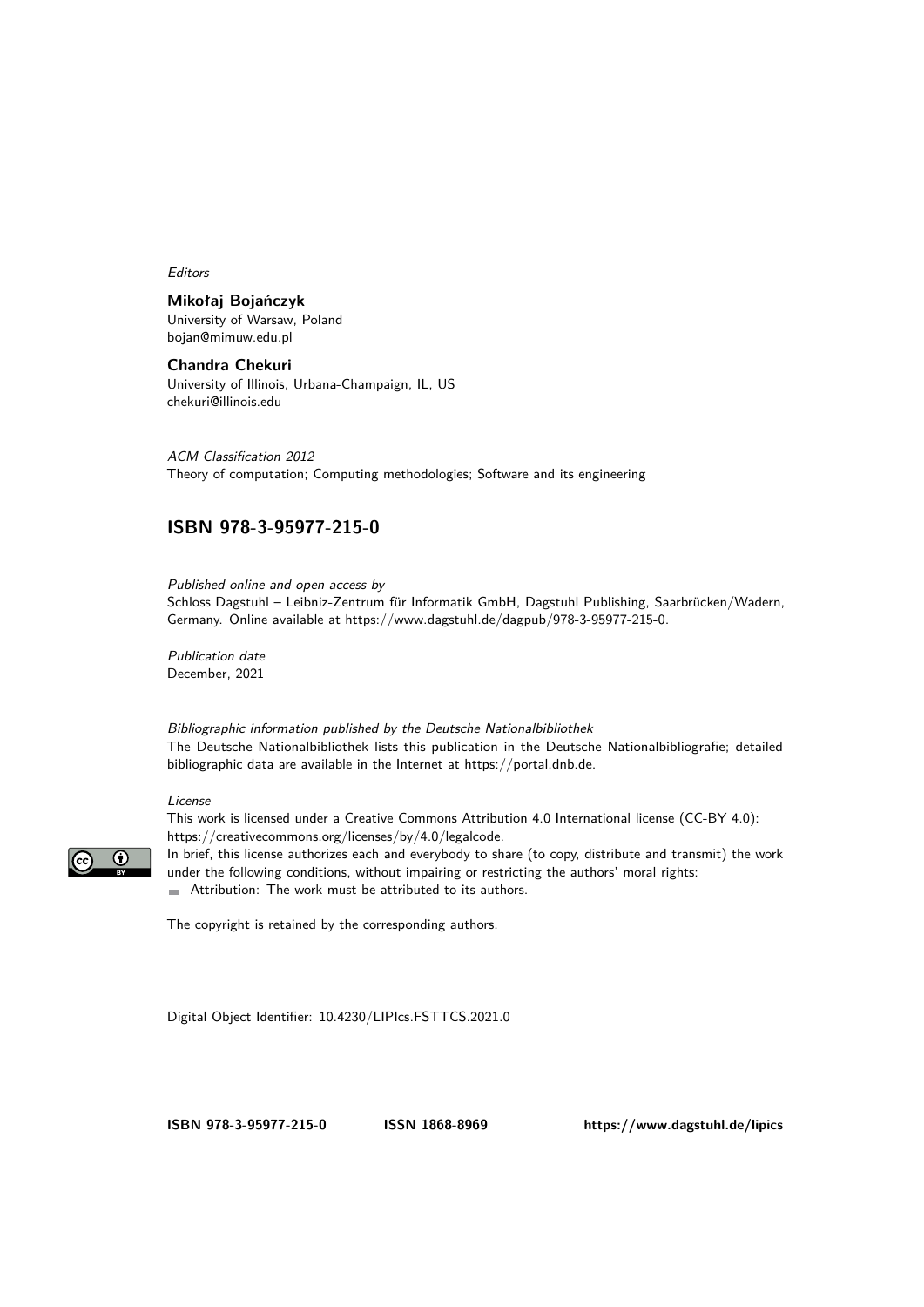#### LIPIcs – Leibniz International Proceedings in Informatics

LIPIcs is a series of high-quality conference proceedings across all fields in informatics. LIPIcs volumes are published according to the principle of Open Access, i.e., they are available online and free of charge.

#### Editorial Board

- **Luca Aceto** (*Chair*, Reykjavik University, IS and Gran Sasso Science Institute, IT)
- Christel Baier (TU Dresden, DE)  $\equiv$
- Mikolaj Bojanczyk (University of Warsaw, PL)  $\equiv$
- Roberto Di Cosmo (Inria and Université de Paris, FR)  $\overline{\phantom{a}}$
- Faith Ellen (University of Toronto, CA)  $\equiv$
- Javier Esparza (TU München, DE)  $\blacksquare$
- Daniel Král' (Masaryk University Brno, CZ)  $\blacksquare$
- Meena Mahajan (Institute of Mathematical Sciences, Chennai, IN)  $\overline{a}$
- Anca Muscholl (University of Bordeaux, FR)  $\blacksquare$
- Chih-Hao Luke Ong (University of Oxford, GB)  $\blacksquare$
- Phillip Rogaway (University of California, Davis, US)  $\blacksquare$
- Eva Rotenberg (Technical University of Denmark, Lyngby, DK)  $\blacksquare$
- Raimund Seidel (Universität des Saarlandes, Saarbrücken, DE and Schloss Dagstuhl Leibniz-Zentrum  $\sim$ für Informatik, Wadern, DE)

#### **[ISSN 1868-8969](https://www.dagstuhl.de/dagpub/1868-8969)**

**<https://www.dagstuhl.de/lipics>**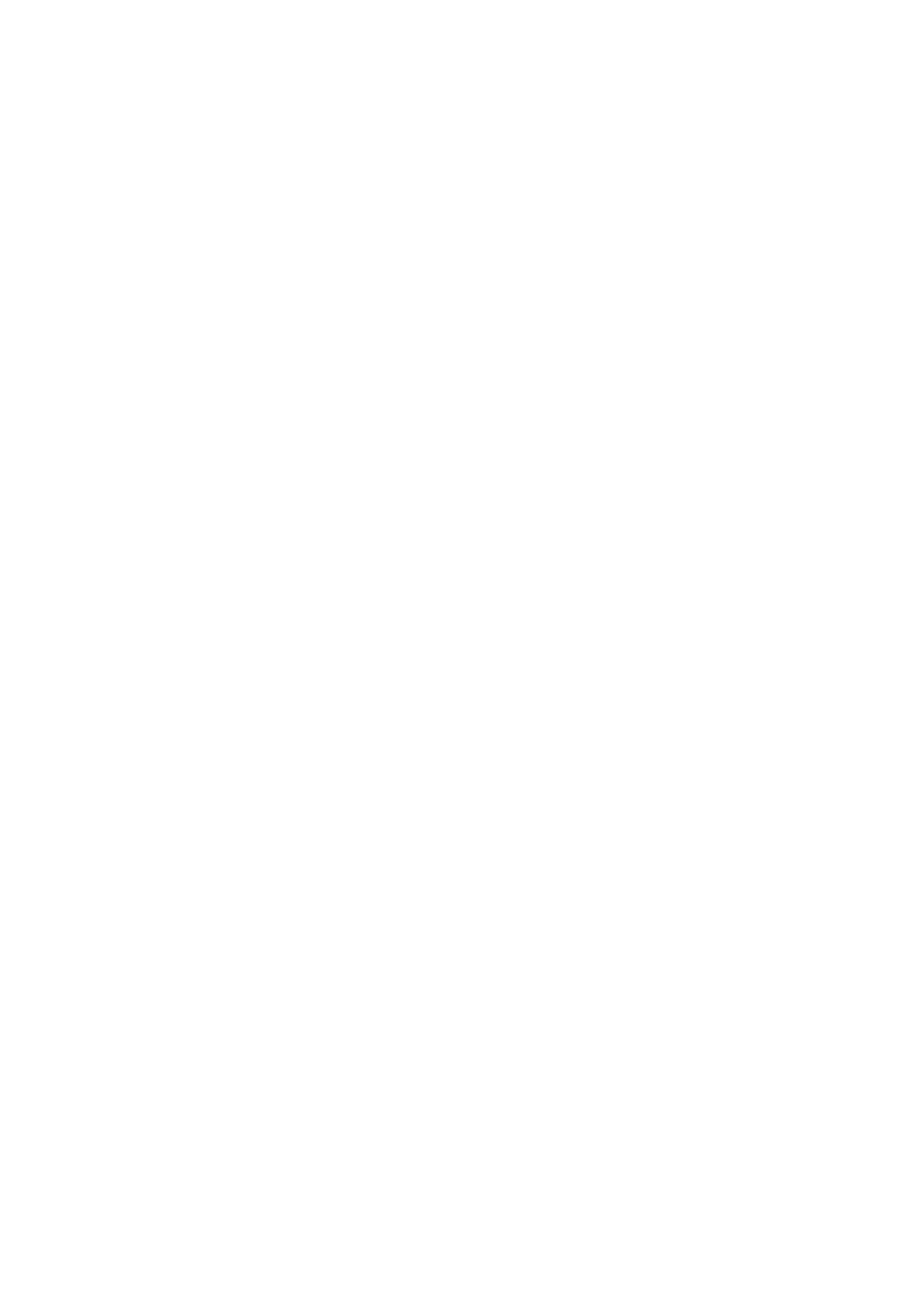# **Contents**

| Preface                             |                       |
|-------------------------------------|-----------------------|
|                                     | 0:ix                  |
| Program Committee                   |                       |
|                                     | 0:xi                  |
| List of External Reviewers: Track A |                       |
|                                     | $0 \cdot \text{xiii}$ |
| List of External Reviewers: Track B |                       |
|                                     | $\mathbf{y}$          |

### **Invited Talks**

| BQP After 28 Years                                             | $1:1-1:1$   |
|----------------------------------------------------------------|-------------|
| State Complexity of Population Protocols                       | $2:1-2:1$   |
| Approximately Counting Graph Homomorphisms and Retractions     | $3:1-3:1$   |
| Indistinguishability Obfuscation from Well-Founded Assumptions | $4.1 - 4.1$ |
| The Complexity of Gradient Descent                             | $5.1 - 5.2$ |

## **Regular Papers**

| Scheduling in the Secretary Model                                                                                                                                          |              |
|----------------------------------------------------------------------------------------------------------------------------------------------------------------------------|--------------|
|                                                                                                                                                                            | $6:1 - 6:22$ |
| One-Way Functions and a Conditional Variant of MKTP                                                                                                                        |              |
| Eric Allender, Mahdi Cheraghchi, Dimitrios Myrisiotis, Harsha Tirumala, and                                                                                                | $7:1 - 7:19$ |
| Generalizations of Length Limited Huffman Coding for Hierarchical Memory<br>Settings                                                                                       |              |
| Shashwat Banchhor, Rishikesh Gajjala, Yogish Sabharwal, and Sandeep Sen                                                                                                    | $8:1 - 8:23$ |
| Approximation Algorithms for Flexible Graph Connectivity<br>Sylvia Boyd, Joseph Cheriyan, Arash Haddadan, and Sharat Ibrahimpur                                            | $9:1-9:14$   |
| Tight Chang's-Lemma-Type Bounds for Boolean Functions<br>Sourav Chakraborty, Nikhil S. Mande, Rajat Mittal, Tulasimohan Molli,                                             | $10:1-10:22$ |
| Approximate Trace Reconstruction via Median String (In Average-Case)<br>Diptarka Chakraborty, Debarati Das, and Robert Krauthgamer                                         | $11:1-11:23$ |
| 41st IARCS Annual Conference on Foundations of Software Technology and Theoretical Computer Science (FSTTCS<br>$2021$ .<br>Editors: Milcolai Bojanczyk and Chandra Chokuri |              |

Editors: Mikołaj Bojańczyk and Chandra Chekuri [Leibniz International Proceedings in Informatics](https://www.dagstuhl.de/lipics/) [Schloss Dagstuhl – Leibniz-Zentrum für Informatik, Dagstuhl Publishing, Germany](https://www.dagstuhl.de)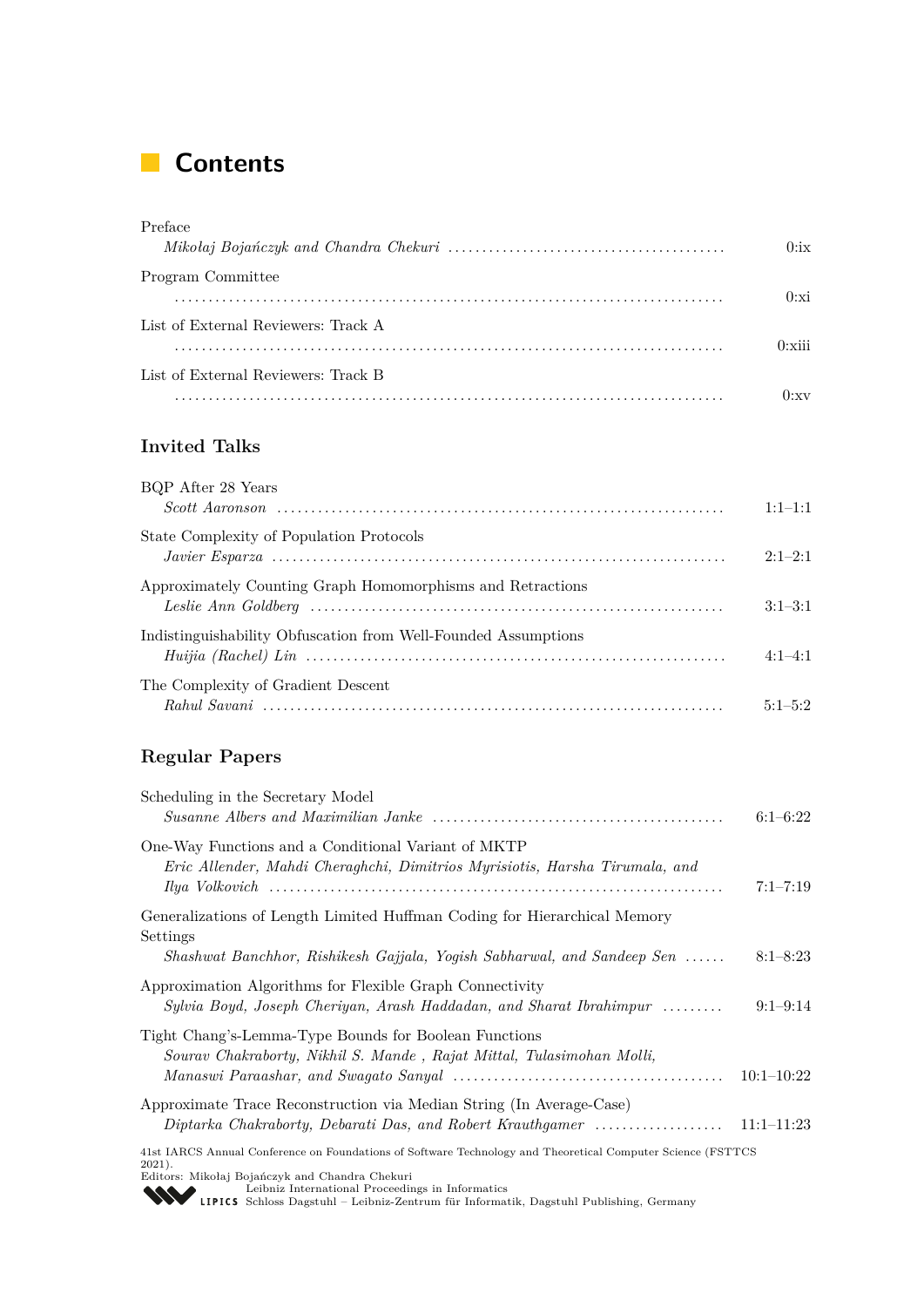| Approximating the Center Ranking Under Ulam<br>Diptarka Chakraborty, Kshitij Gajjar, and Agastya Vibhuti Jha                                                         | $12:1-12:21$                   |
|----------------------------------------------------------------------------------------------------------------------------------------------------------------------|--------------------------------|
| Towards Stronger Counterexamples to the Log-Approximate-Rank Conjecture<br>Arkadev Chattopadhyay, Ankit Garg, and Suhail Sherif                                      | $13:1-13:16$                   |
| Functional Lower Bounds for Restricted Arithmetic Circuits of Depth Four                                                                                             | $14:1-14:15$                   |
| On (Simple) Decision Tree Rank                                                                                                                                       | $15:1 - 15:16$                 |
| Reachability and Matching in Single Crossing Minor Free Graphs<br>Samir Datta, Chetan Gupta, Rahul Jain, Anish Mukherjee, Vimal Raj Sharma, and                      | $16:1 - 16:16$                 |
| Approximating the Number of Prime Factors Given an Oracle to Euler's Totient<br>Function                                                                             | $17:1 - 17:10$                 |
| Fully Dynamic Algorithms for Knapsack Problems with Polylogarithmic Update<br>Time<br>Franziska Eberle, Nicole Megow, Lukas Nölke, Bertrand Simon, and Andreas Wiese | $18:1 - 18:17$                 |
| Largest Similar Copies of Convex Polygons in Polygonal Domains                                                                                                       | $19:1-19:13$                   |
| A Faster Algorithm for Finding Closest Pairs in Hamming Metric<br>Andre Esser, Robert Kübler, and Floyd Zweydinger                                                   | $20:1-20:21$                   |
| ETH Tight Algorithms for Geometric Intersection Graphs: Now in Polynomial<br>Space<br>Fedor V. Fomin, Petr A. Golovach, Tanmay Inamdar, and Saket Saurabh            | $21:1-21:16$                   |
| On Fair and Efficient Allocations of Indivisible Public Goods<br>Jugal Garg, Pooja Kulkarni, and Aniket Murhekar                                                     | $22:1-22:19$                   |
| Time Space Optimal Algorithm for Computing Separators in Bounded Genus<br>Graphs                                                                                     |                                |
| Near-Optimal Cayley Expanders for Abelian Groups                                                                                                                     | $23:1-23:15$<br>$24:1 - 24:23$ |
| Matchings, Critical Nodes, and Popular Solutions                                                                                                                     | $25:1-25:19$                   |
| Fast and Exact Convex Hull Simplification                                                                                                                            | $26:1-26:17$                   |
| Lower Bounds and Improved Algorithms for Asymmetric Streaming Edit<br>Distance and Longest Common Subsequence                                                        | $27:1 - 27:23$                 |
| An ETH-Tight Algorithm for Multi-Team Formation<br>Daniel Lokshtanov, Saket Saurabh, Subhash Suri, and Jie Xue                                                       | $28:1 - 28:9$                  |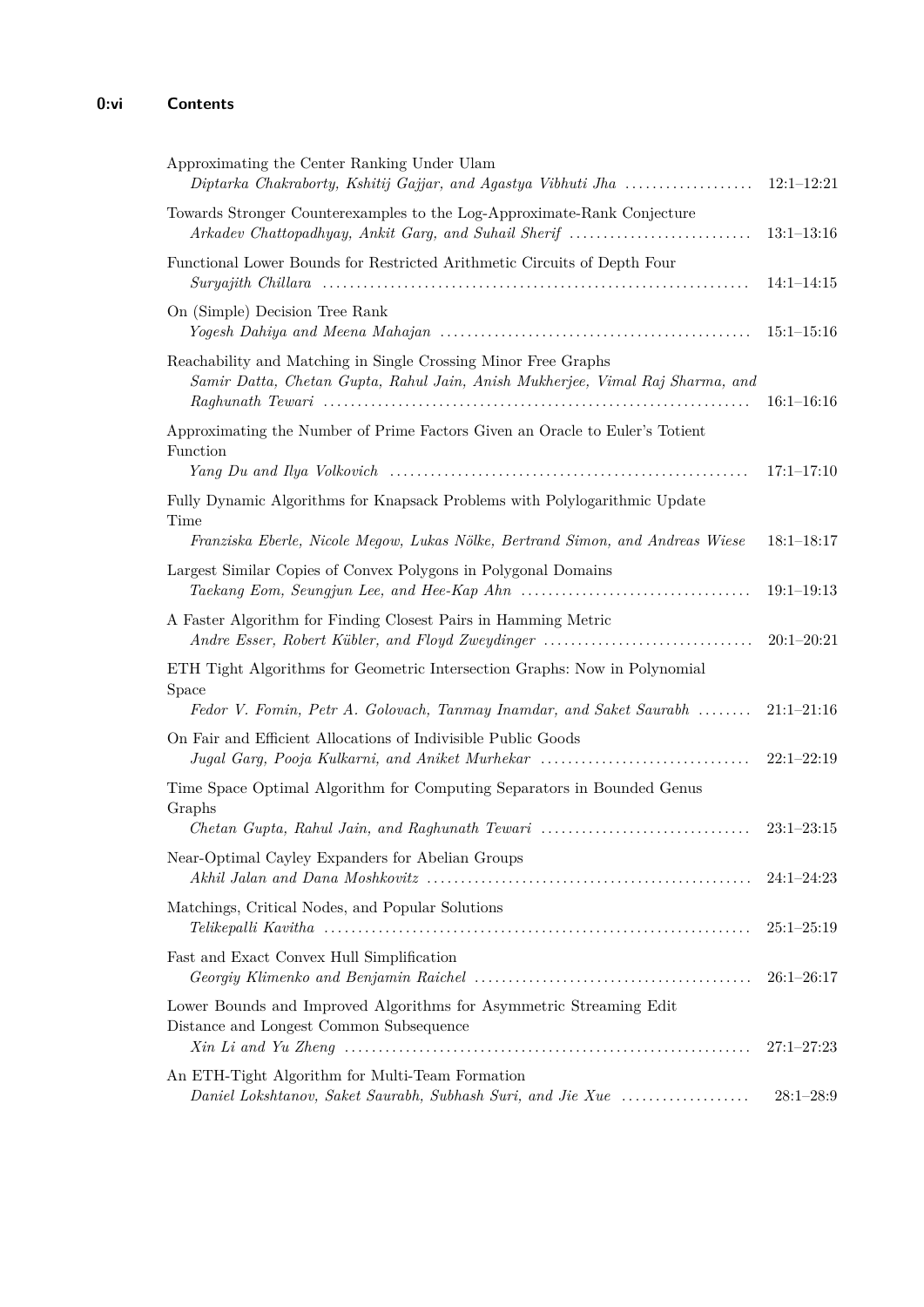#### **Contents 0:vii**

| Dominating Set in Weakly Closed Graphs is Fixed Parameter Tractable                                                                                                                                               | $29:1 - 29:17$ |
|-------------------------------------------------------------------------------------------------------------------------------------------------------------------------------------------------------------------|----------------|
| Popular Matchings in the Hospital-Residents Problem with Two-Sided Lower<br>Quotas                                                                                                                                |                |
| Meghana Nasre, Prajakta Nimbhorkar, Keshav Ranjan, and Ankita Sarkar                                                                                                                                              | $30:1 - 30:21$ |
| Property B: Two-Coloring Non-Uniform Hypergraphs<br>Jaikumar Radhakrishnan and Aravind Srinivasan                                                                                                                 | $31:1 - 31:8$  |
| Harmonic Algorithms for Packing d-Dimensional Cuboids into Bins                                                                                                                                                   | $32:1 - 32:22$ |
| Resilience of Timed Systems<br>S. Akshay, Blaise Genest, Loïc Hélouët, S. Krishna, and Sparsa Roychowdhury                                                                                                        | $33:1 - 33:22$ |
| On the Complexity of Intersection Non-emptiness for Star-Free Language Classes<br>Emmanuel Arrighi, Henning Fernau, Stefan Hoffmann, Markus Holzer,<br>Ismaël Jecker, Mateus de Oliveira Oliveira, and Petra Wolf | $34:1 - 34:15$ |
| Complexity of Coverability in Bounded Path Broadcast Networks                                                                                                                                                     | $35:1 - 35:16$ |
| On Classical Decidable Logics Extended with Percentage Quantifiers and<br>Arithmetics<br>Bartosz Bednarczyk, Maja Orłowska, Anna Pacanowska, and Tony Tan                                                         | $36:1 - 36:15$ |
| Branching Automata and Pomset Automata                                                                                                                                                                            | $37:1 - 37:13$ |
| History Determinism vs. Good for Gameness in Quantitative Automata                                                                                                                                                | $38:1 - 38:20$ |
| Local First-Order Logic with Two Data Values<br>Benedikt Bollig, Arnaud Sangnier, and Olivier Stietel                                                                                                             | $39:1 - 39:15$ |
| Diagrammatic Polyhedral Algebra<br>Filippo Bonchi, Alessandro Di Giorgio, and Pawel Sobociński                                                                                                                    | $40:1 - 40:18$ |
| From Local to Global Determinacy in Concurrent Graph Games<br>Benjamin Bordais, Patricia Bouyer, and Stéphane Le Roux                                                                                             | $41:1-41:14$   |
| Quantitative Verification on Product Graphs of Small Treewidth<br>Krishnendu Chatterjee, Rasmus Ibsen-Jensen, and Andreas Pavlogiannis                                                                            | $42:1 - 42:23$ |
| Synthesizing Computable Functions from Rational Specifications over Infinite<br>Words                                                                                                                             |                |
|                                                                                                                                                                                                                   | $43:1 - 43:16$ |
| Confluence of Conditional Rewriting in Logic Form<br>Raúl Gutiérrez, Salvador Lucas, and Miguel Vítores                                                                                                           | $44:1 - 44:18$ |
| On the Expressive Equivalence of TPTL in the Pointwise and Continuous<br>Semantics                                                                                                                                |                |
| Raveendra Holla, Nabarun Deka, and Deepak D'Souza                                                                                                                                                                 | $45:1 - 45:21$ |
| Separating Regular Languages over Infinite Words with Respect to the Wagner                                                                                                                                       |                |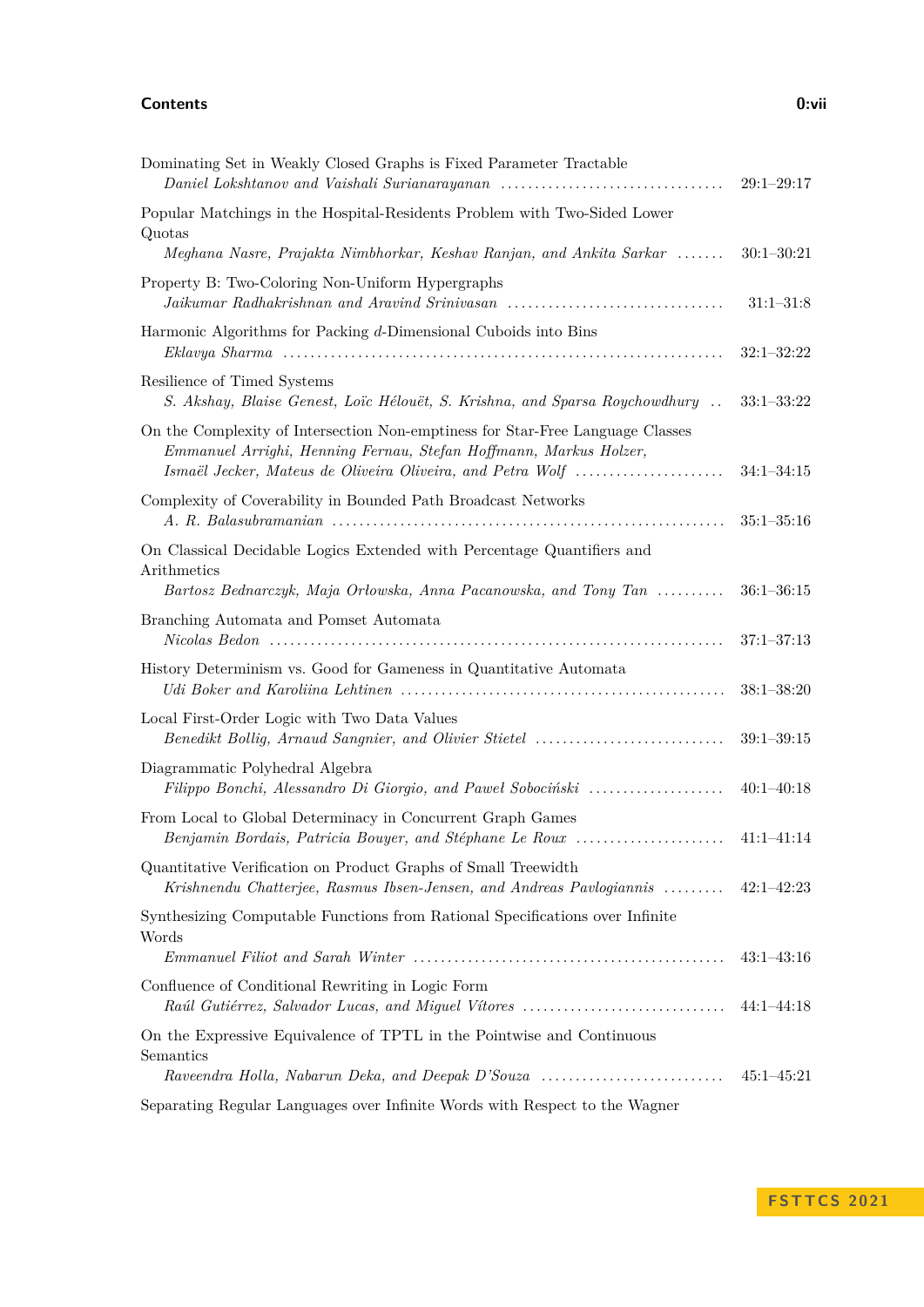### **0:viii Contents**

| Hierarchy                                                                                                                                                 |                |
|-----------------------------------------------------------------------------------------------------------------------------------------------------------|----------------|
| Normal Sequences with Non-Maximal Automatic Complexity                                                                                                    |                |
| Approximate Bisimulation Minimisation                                                                                                                     | $48:1 - 48:16$ |
| Simple Derivation Systems for Proving Sufficient Completeness of<br>Non-Terminating Term Rewriting Systems                                                |                |
| Parikh Images of Register Automata                                                                                                                        | $50:1 - 50:14$ |
| Concrete Categorical Model of a Quantum Circuit Description Language with<br>Measurement<br>Dongho Lee, Valentin Perrelle, Benoît Valiron, and Zhaowei Xu | $51:1 - 51:20$ |
| Linear-Time Temporal Logic with Team Semantics: Expressivity and Complexity<br>Jonni Virtema, Jana Hofmann, Bernd Finkbeiner, Juha Kontinen, and Fan Yang | $52:1 - 52:17$ |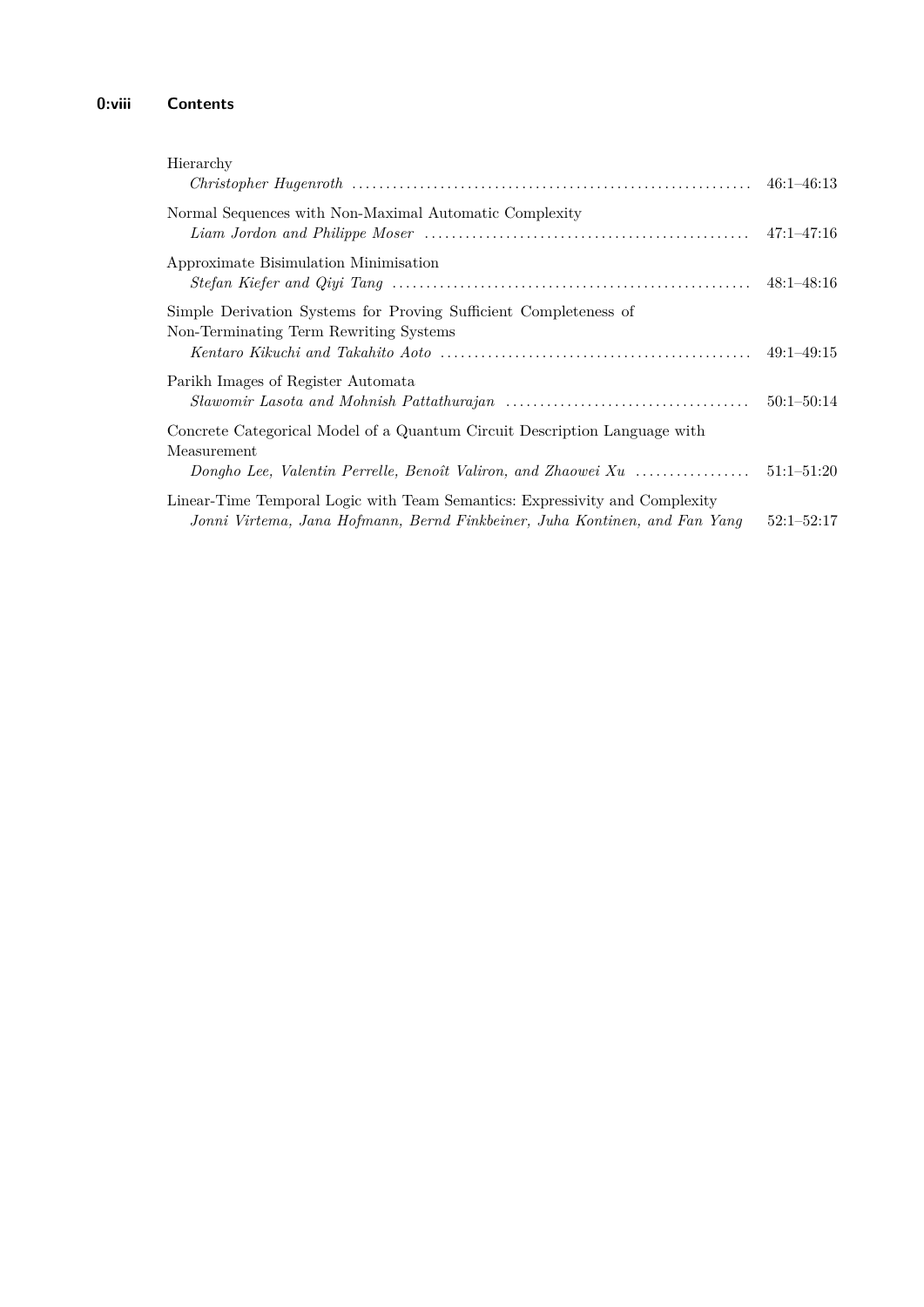# <span id="page-8-0"></span>**Preface**

This volume contains the proceedings of the 41st IARCS Annual Conference on Foundations of Software Technology and Theoretical Computer Science (FSTTCS 2021). The conference was originally planned to be held on December 15–17, 2021 in BITS Pilani, K K Birla Goa Campus, Goa, India. Due to the COVID-19 pandemic, the conference was moved to a virtual format, with the same dates.

The conference has two tracks. Track A focusing on algorithms, complexity and related issues, and Track B focusing on logic, automata and other formal method aspects of computer science. Each track had its own Program Committee (PC) and chair (Chandra Chekuri for Track A and Mikołaj Bojańczyk for Track B). This volume constitutes the joint proceedings of the two tracks, published in the LIPIcs series under a Creative Common license, with free online access to all.

The conference comprises of 5 invited talks, 27 contributed talks in Track A, and 20 in Track B. This volume contains all the contributed papers from the two tracks, and the abstracts of all the invited talks. The conference received a total of 122 submissions with 73 in Track A and 49 in Track B. This edition of FSTTCS implemented, for the first time, an author rebuttal phase during the paper review and selection process. We thank all the authors who submitted their papers to FSTTCS 2021. We are especially grateful to the PC members for their tireless work, and all the external reviewers for their expert opinion in the form of timely reviews.

We thank all the invited speakers for accepting our invitation: Scott Aaronson (University of Texas at Austin), Javier Esparza (Technische Universität München), Leslie Ann Goldberg (University of Oxford), Huijia (Rachel) Lin (University of Washington), and Rahul Savani (University of Liverpool).

The main conference is to be accompanied by four workshops: *iVerif: Artificial Intelligence and Verification* (organized by Shibashis Guha and Guillermo A. Perez), *QISE: Quantum Information Science and Engineering* (organized by Jaikumar Radhakrishnan and Manoj Nambiar), *Trends in Transformations* (organized by Emmanuel Filiot and S. Krishna), and *VeriCrypt* (organized by Karthikeyan Bhargavan and Aseem Rastogi).

We are indebted to the organising committee members: A. Baskar (BITS Pilani), Pritam Bhattacharya (BITS Pilani), Amaldev Manuel (IIT Goa), and A.V. Sreejith (IIT Goa) for managing the logistics of the conference and affiliated workshops. They made all the necessary arrangements for the virtual conference, and they are doing this for a second year in row due to the Covid pandemic. We thank S.P. Suresh (CMI, Chennai) for maintaining the conference web page and promptly addressing our update requests. We thank the friendly staff at Dagstuhl LIPIcs, Michael Didas and Michael Wagner, for helping us put together the proceedings. Finally, we thank the members of the Steering Committee, especially Jaikumar Radhakrishnan, and the PC Chairs from FSTTCS 2020 (Nitin Saxena and Sunil Simon), for providing pertinent information and advice about various aspects of the conference.

> Mikołaj Bojańczyk and Chandra Chekuri November 2021

41st IARCS Annual Conference on Foundations of Software Technology and Theoretical Computer Science (FSTTCS 2021).

Editors: Mikołaj Bojańczyk and Chandra Chekuri [Leibniz International Proceedings in Informatics](https://www.dagstuhl.de/lipics/)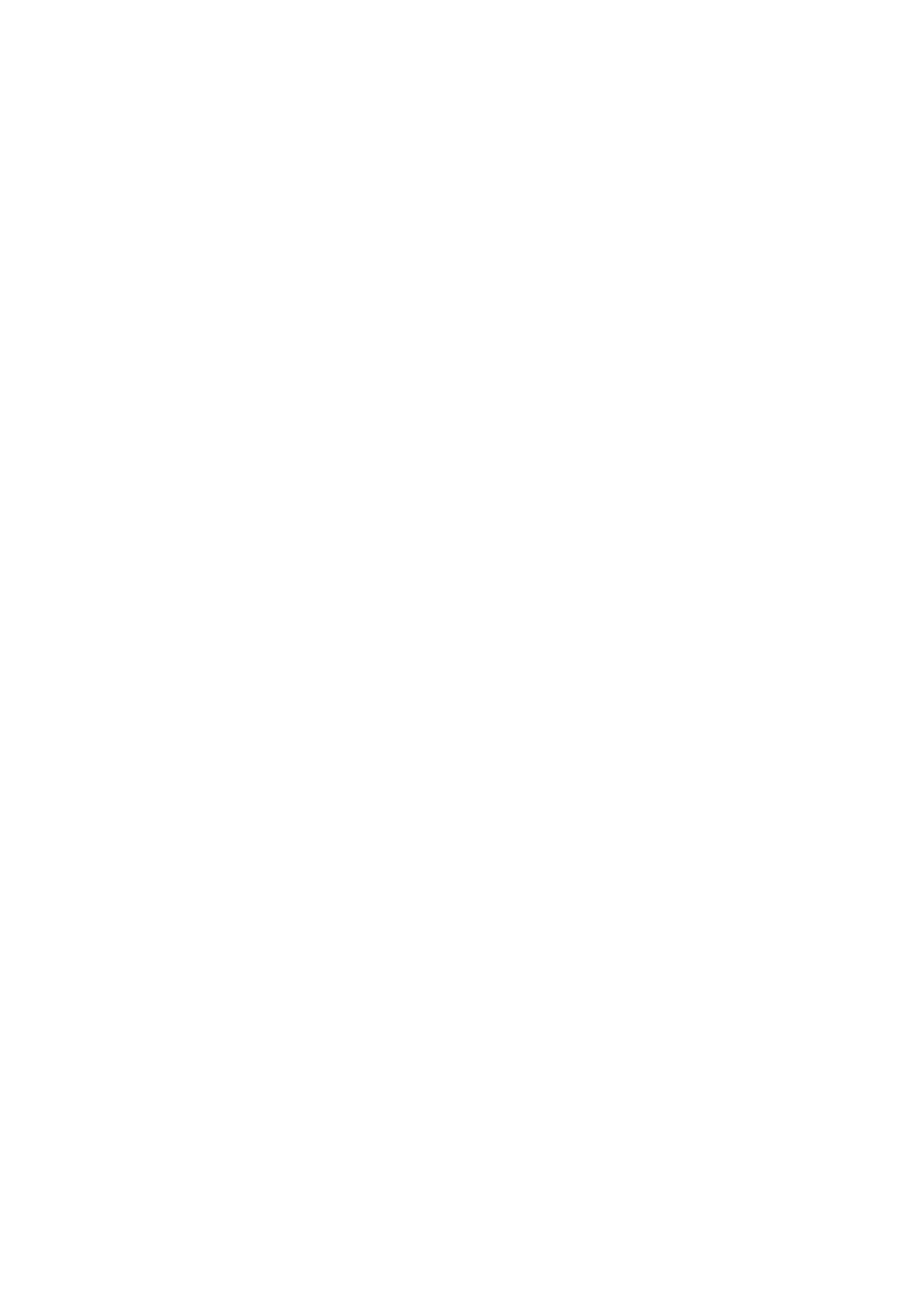# <span id="page-10-0"></span>**Program Committee**

### **Track A**

- Amey Bhangale (University of California, Riverside)  $\overline{a}$
- Chandra Chekuri (University of Illinois, Urbana-Champaign) co-chair  $\overline{a}$
- Ashish Chiplunkar (Indian Institute of Technology, Delhi) ÷
- Keerti Choudhary (Indian Institute of Technology, Delhi)  $\overline{a}$
- Omar Fawzi (INRIA, Lyon)  $\overline{\phantom{0}}$
- Uriel Feige (Weizmann Institute of Science)  $\overline{\phantom{a}}$
- Anna Gál (University of Texas, Austin) ÷
- Sushmita Gupta (Institute of Mathematical Sciences, Chennai)  $\overline{\phantom{a}}$
- Valentine Kabanets (Simon Fraser University)  $\overline{\phantom{a}}$
- Sanjeev Khanna (University of Pennsylvania) ÷
- Sudeshna Kolay (Indian Institute of Technology, Kharagpur)  $\overline{a}$
- Ravishankar Krishnaswamy (Microsoft Research India)  $\overline{a}$
- Kamesh Munagala (Duke University)  $\blacksquare$
- Sriram Pemmaraju (University of Iowa)  $\overline{a}$
- Rahul Saladi (Indian Institute of Science, Bengaluru) ÷
- Swagato Sanyal (Indian Institute of Technology, Kharagpur)  $\overline{a}$

### **Track B**

- S Akshay (IIT Bombay)  $\overline{a}$
- Mikołaj Bojańczyk (University of Warsaw) co-chair  $\equiv$
- Dmitry Chistikov (University of Warwick)  $\overline{a}$
- Thomas Colcombet (IRIF, Paris)  $\overline{a}$
- Anuj Dawar (University of Cambridge)  $\overline{a}$
- Manfred Droste (University of Leipzig)  $\overline{a}$
- Barbara König (University of Duisburg-Essen)  $\sim$
- Rupak Majumdar (MPI-SWS)  $\overline{a}$
- Filip Mazowiecki (MPI-SWS)  $\blacksquare$
- Andrzej Murawski (University of Oxford)  $\rightarrow$
- Joanna Ochremiak (CNRS, Bordeaux)  $\overline{a}$
- $\overline{a}$ M Praveen (Chennai Mathematical Institute)
- Karin Quaas (University of Leipzig)  $\overline{\phantom{a}}$
- Ocan Sankur (IRISA, Rennes)  $\blacksquare$
- Helmut Seidl (Technical University Munich)  $\overline{a}$
- Georg Zetzsche (MPI-SWS)  $\equiv$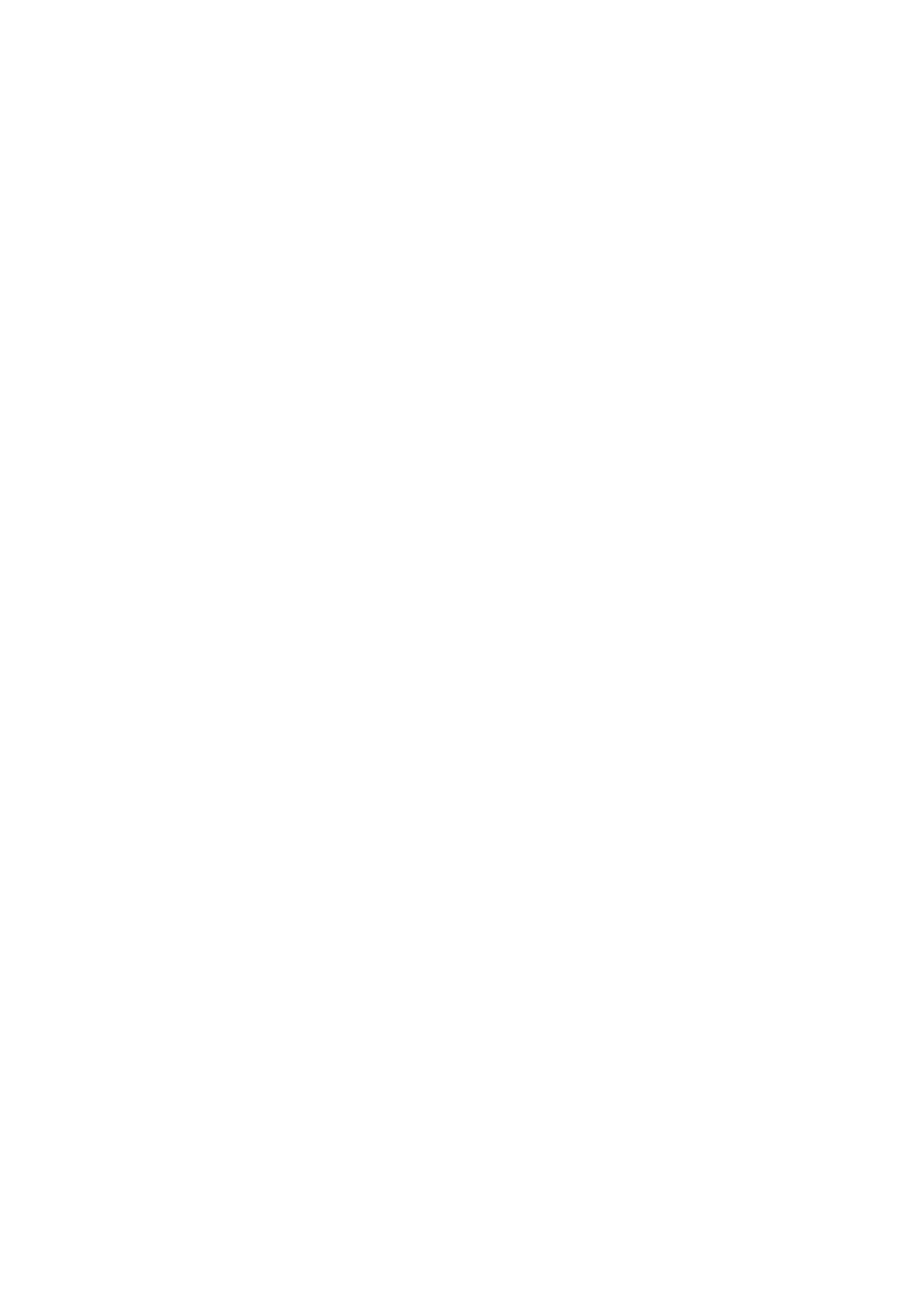# <span id="page-12-0"></span>**List of External Reviewers: Track A**

Akanksha Agrawal Amer Mouawad Anastasios Sidiropoulos Arijit Ghosh Aritra Banik Ashutosh Gupta Bhaswar Bhattacharya Chaitanya Swamy Daniel Lokshtanov Daniel Stefankovic Denis Pankratov Devvrit K Diptarka Chakraborty Dishant Goyal Edin Husic Eduard Eiben Fahad Panolan Gil Cohen Gopinath Mishra Gramoz Goranci Huan Li Janani Sundaresan Jannik Peters Jayadev Acharya Jie Xue Joeseph Mitchell Josh Alman Kasturi Varadarajan Katarina Cechlarova Lawqueen Kanesh Lenwood Heath Meirav Zehavi Michael Lampis Michal Wlodarczyk Mrinal Kumar Nikhil Balaji Nikhil Mande Nithin Varma Oliver Kullmann Palash Dey Pallavi Jain Pankaj Agarwal Pingan Cheng Pooja Kulkarni Pradeesha Ashok Prajakta Nimbhorkar Pranabendu Misra Pratibha Choudhary Ramprasad Saptharishi Rohit Gurjar Rohit Vaish Roohani Sharma Sagar Kale Sahil Singla Sai Sandeep Sándor Kisfaludi-Bak Sanjukta Roy Sathish Govindarajan Satyadev Nandakumar Sayan Bandyapadhyay Sayantan Chakraborty Sepehr Assadi Shahbaz Khan Shahin Kamali Shreyas Pai Soumen Maity Sourya Roy Sujata Ghosh Sundar Vishwanathan Syamantak Das Tanmay Inamdar Tatiana Starikovskaya Tom van der Zanden Varun Gupta Waldo Gálvez Xinhang Lu Yanyi Liu Yassine Hamoudi

Vibha Sahlot Vijaykrishna Gurunathan

41st IARCS Annual Conference on Foundations of Software Technology and Theoretical Computer Science (FSTTCS 2021). Editors: Mikołaj Bojańczyk and Chandra Chekuri

[Leibniz International Proceedings in Informatics](https://www.dagstuhl.de/lipics/)